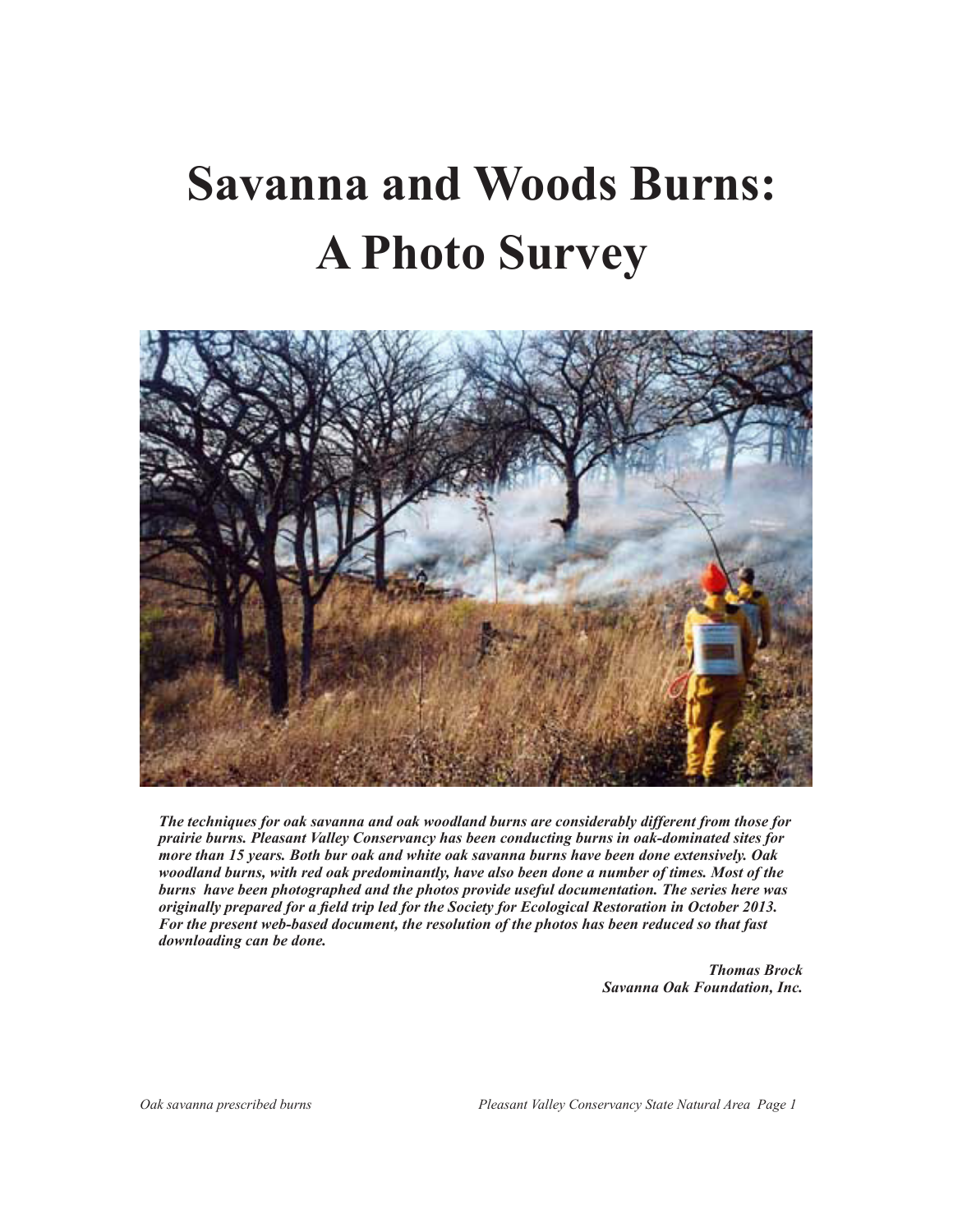#### **The Start of a Prescribed Burn in a Bur Oak Savanna**



*Start of prescribed burn, south slope savanna, March 23, 2010 (IMG\_6045.jpg)*

The burn is always started at top of the hill (or into the wind), just below the mowed and cleared fire break. There are two burn lines, moving in opposite directions. At the start, for each line two drip torches participate (4 drip torches in total). (Later in the burn several more drip torches may participate.) The lead drip torch on each line lights near the fire break. At least two "waters" accompany this drip torch, monitoring the fire and preventing fire "creep" across the firebreak. Once the initial blackline has been created, a second (following) drip torch widens the fire break, starting to light downhill and farther back. (The fire line and operator of this second drip torch can be seen in the above photo.) The fire line of the second drip torch burns quickly uphill (headfire) until it reaches the blackline, when it goes out. The goal is to have a wide blackline at the start of the burn unit. The fire created by the second drip torch also burns downhill ( as a backfire). A "water" is not needed with the second drip torch.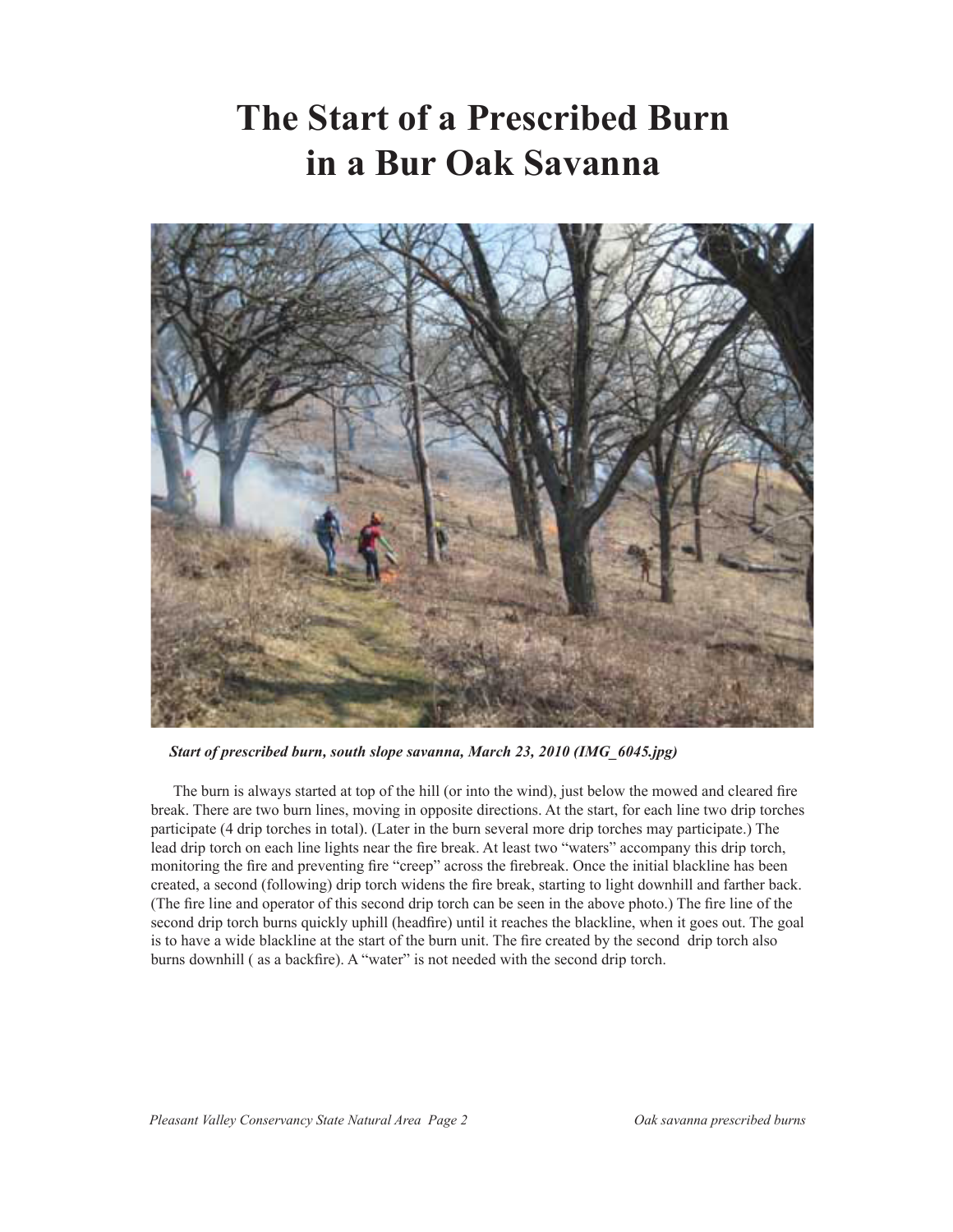# **Continuation of a Backburn in an Open Savanna**



*Depending on weather conditions and timing, the initial backburn can be allowed to burn through the whole burn unit. 30 March 2011. Documents>Farm>Canon SD1000 2011>IMG\_8184.jpg*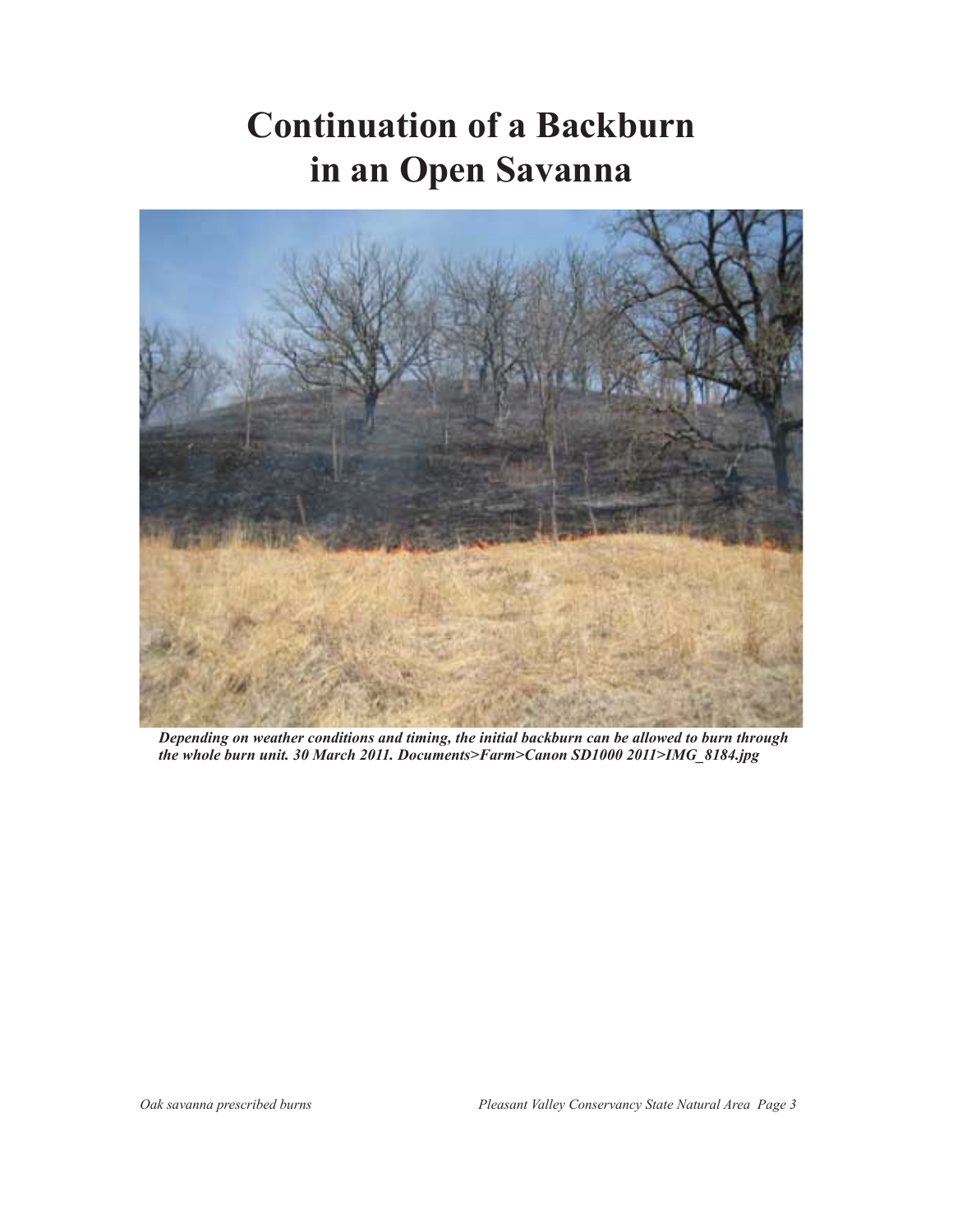

*Backburn out of the savanna into the remnant prairie. The fuel is mostly Indian grass and little bluestem. Because of the heavy snows the previous winter, the grass lays flat, keeping the flame height low. 30 March 2011. Documents>Farm>Canon SD1000 2011>IMG\_8186.jpg*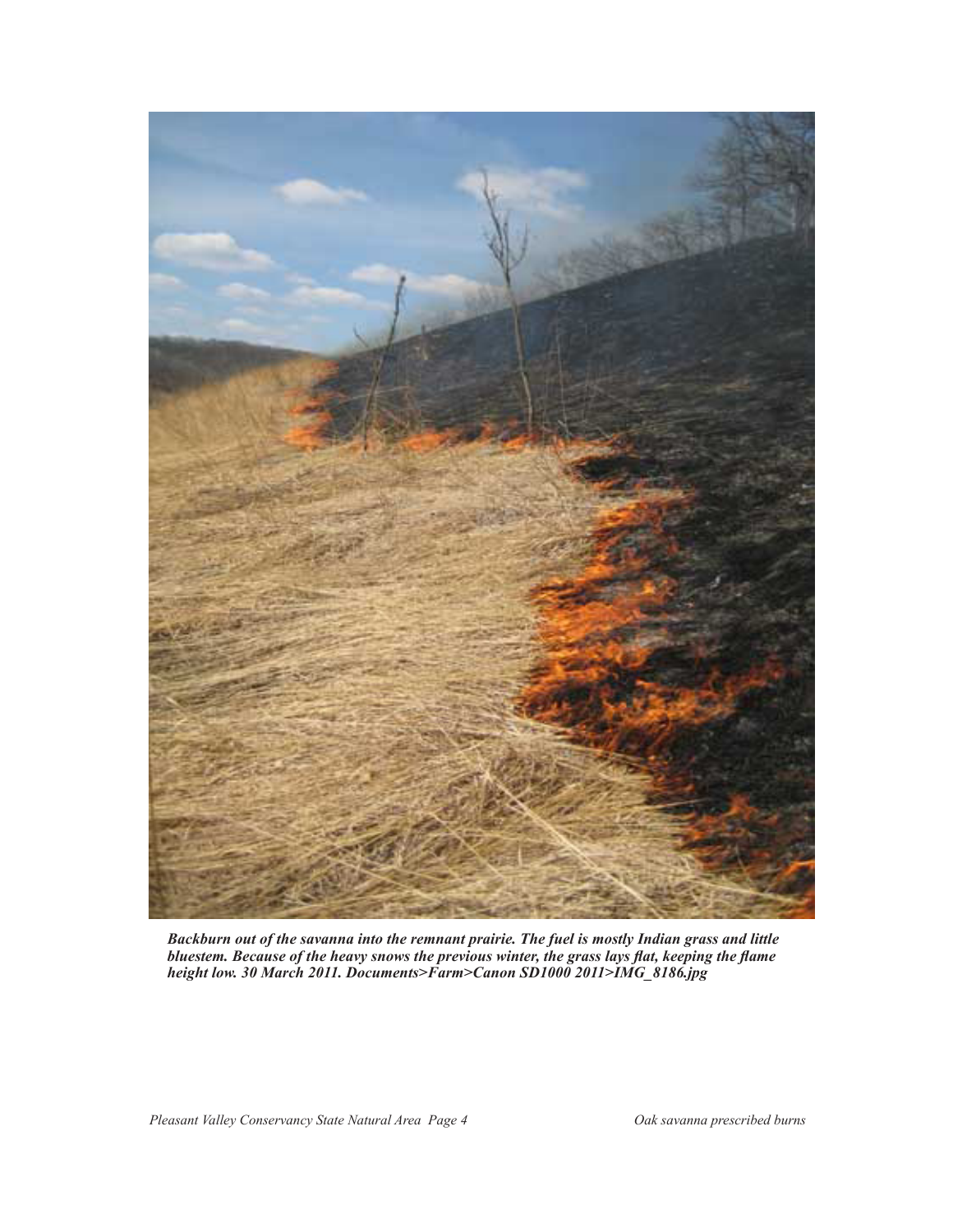

*A headfire can be used to speed up the final stages of the burn through the prairie remnant, once the upper slope has been blacked in. Even in the absence of wind, the uphill fire is equivalent to a headfire. 30 March 2011. Documents>Farm>Canon SD1000 2011>IMG\_8190.jpg (left) and 8189 (below).*



*Oak savanna prescribed burns Pleasant Valley Conservancy State Natural Area Page 5*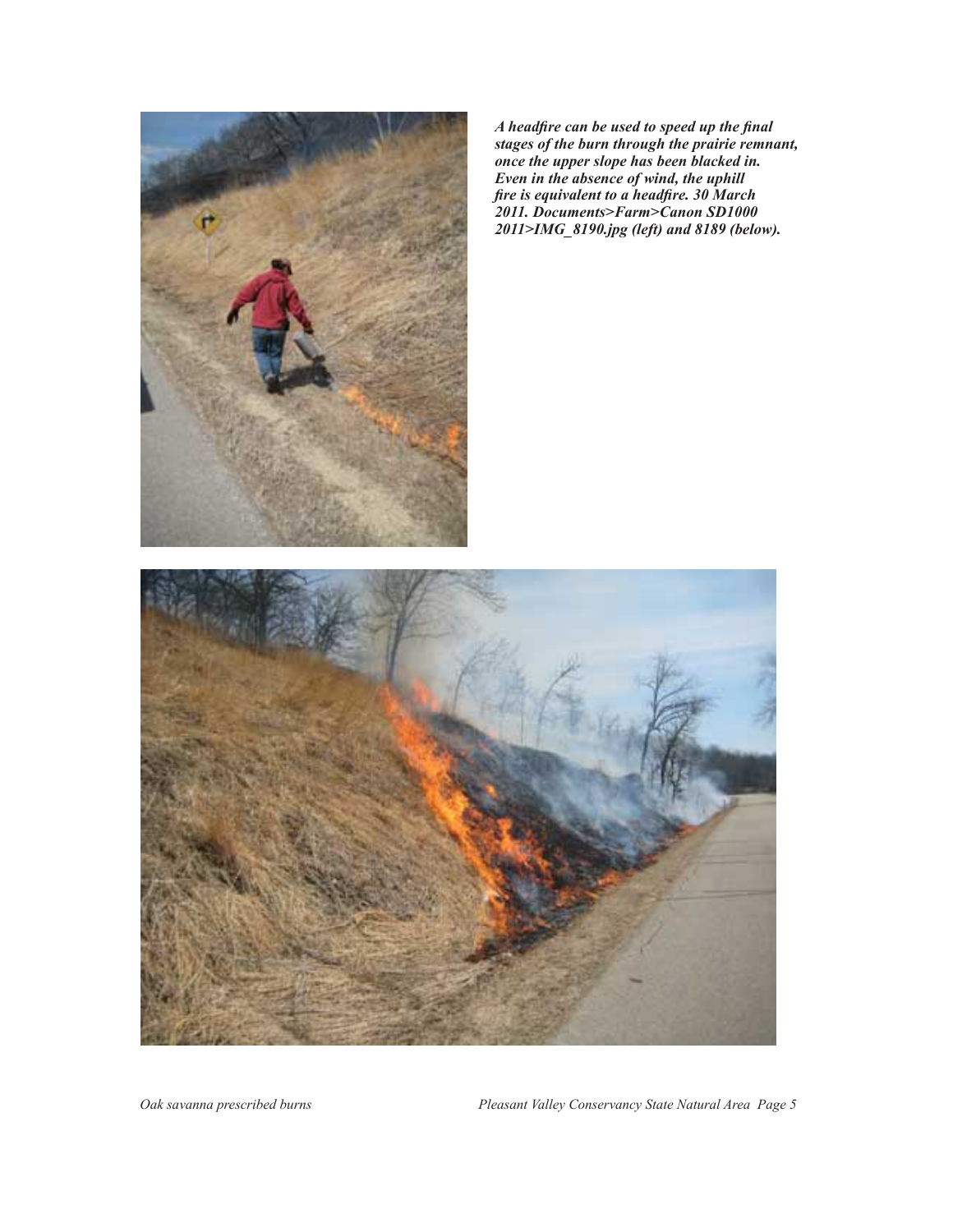### **The Strip Headfire Technique Being Used to Speed up the Savanna Burn**



#### *Use of the strip headfire technique on a savanna burn.*

The savanna burn can be considerably speeded up by using the strip headfire technique. In this case, three (or more) drip torches are operating in a staggered configuration. A wide blackline must be first created to protect the unburned areas above (outside) the burn unit. In effect, each strip begins as a headfire but quickly reaches the blackline above and goes out. The burn line at the lower end of each strip is a slower-moving backfire. 19 March 2009. Documents>Farm>Canon SD1000 2009>IMG\_*3720.jpg*



The photo to the left shows a slow-moving backfire in a level white-oak savanna. This burn could be speeded up greatly by using the strip headfire technique. Once the initial blackline is created, other drip torches, in staggered formation, move in parallel to the blackline. Because the fuel is mainly oak leaves, high flame heights are not anticipated. 21 April 2008. Documents>Farm>Canon SD1000 2008. *IMG\_1887.jpg*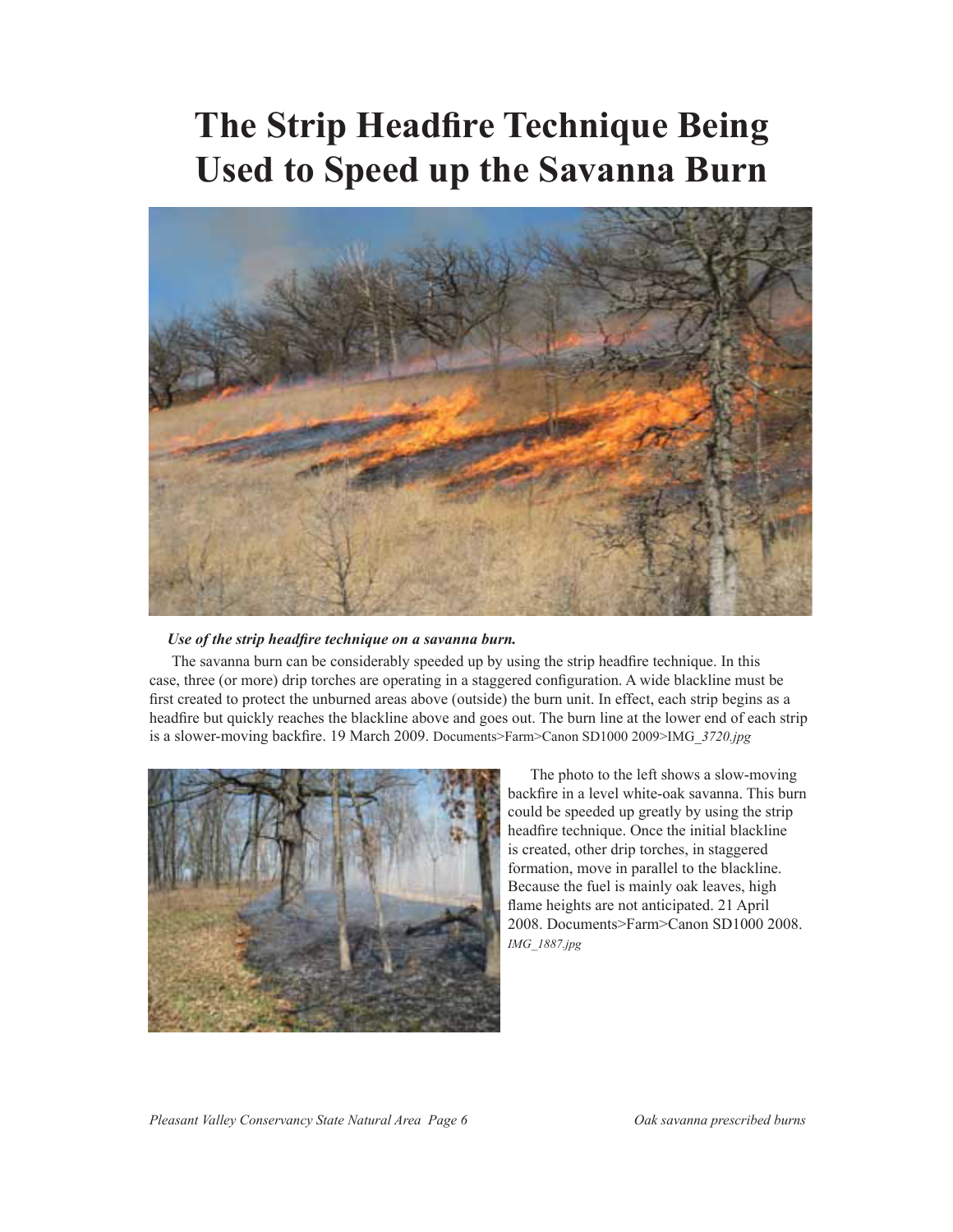# **Different Fire Patterns in a Bur Oak Savanna**



*This is the same burn unit shown on page 4, but with a different burn pattern. The wind was light and out of the north (from the top of the hill). A flanking fire moves faster than a backing fire, but requires more monitoring. 7 April 2005. c:\oldrv\ farm\spring 2005 downloads 001.jpg*

*Backing fire moving downhill through a bur oak savanna. Because the fuel is predominantly oak leaves, flame height is low. Although the fire may take an hour to move through the unit, only minimal personnel are needed to monitor this burn until the fire line reaches the end of the unit. 4 April 2009. Documents>Farm>Canon SD1000 2009> IMG\_3872.jpg*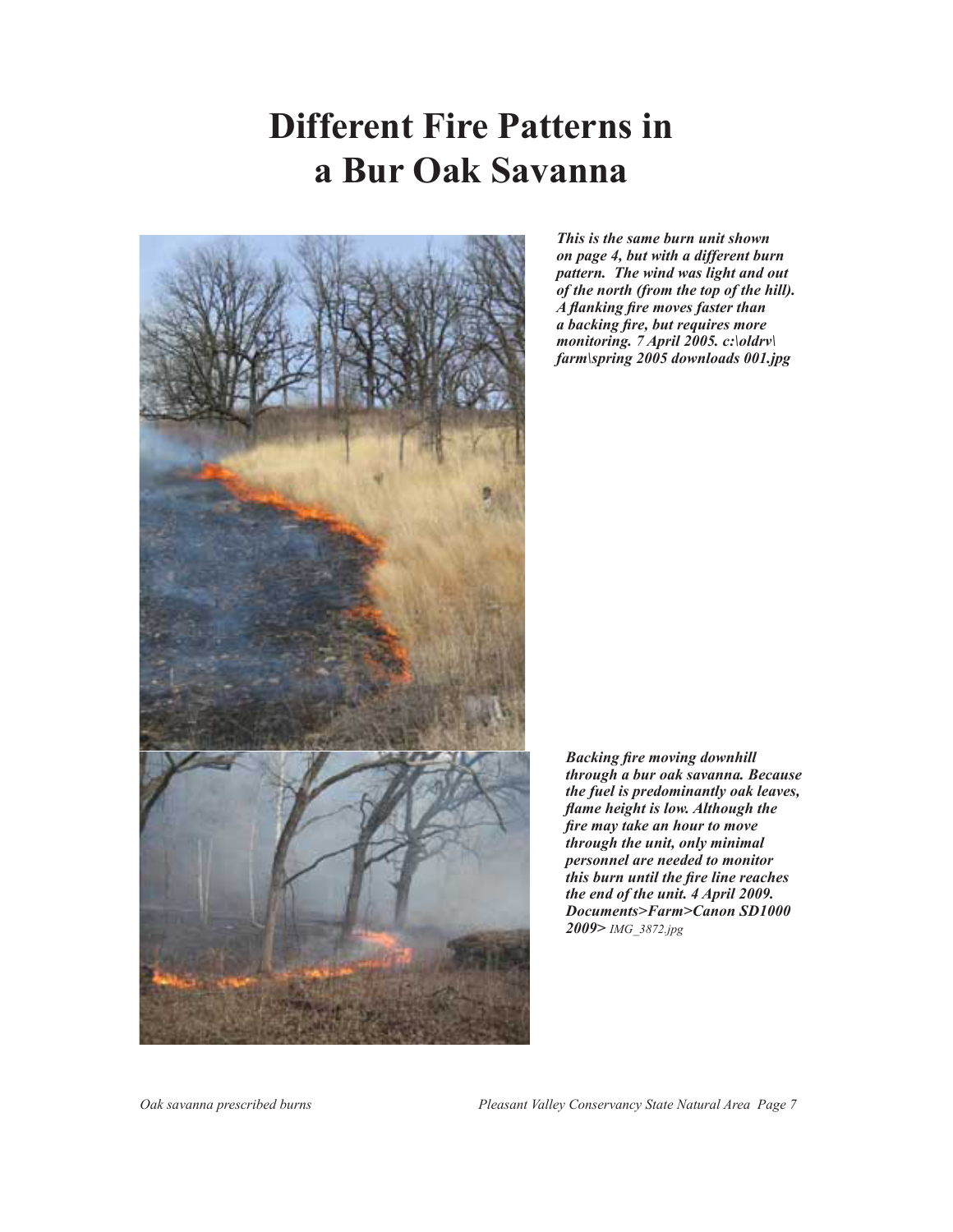# **Technique for Lighting the Initial Savanna Fire Line: I.**



*Because the fuel is less flashy, savanna fire lines need to be lighted differently than those of prairies. A single "drop" of flame is generally not enough. As the pattern here shows, lines of fire perpendicular to the burn line are also dropped, and these lines quickly coalesce to make a wider blackline (see II). 8 November 2004. Documents>Farm>Brock photos> kathie lighting 011.jpg*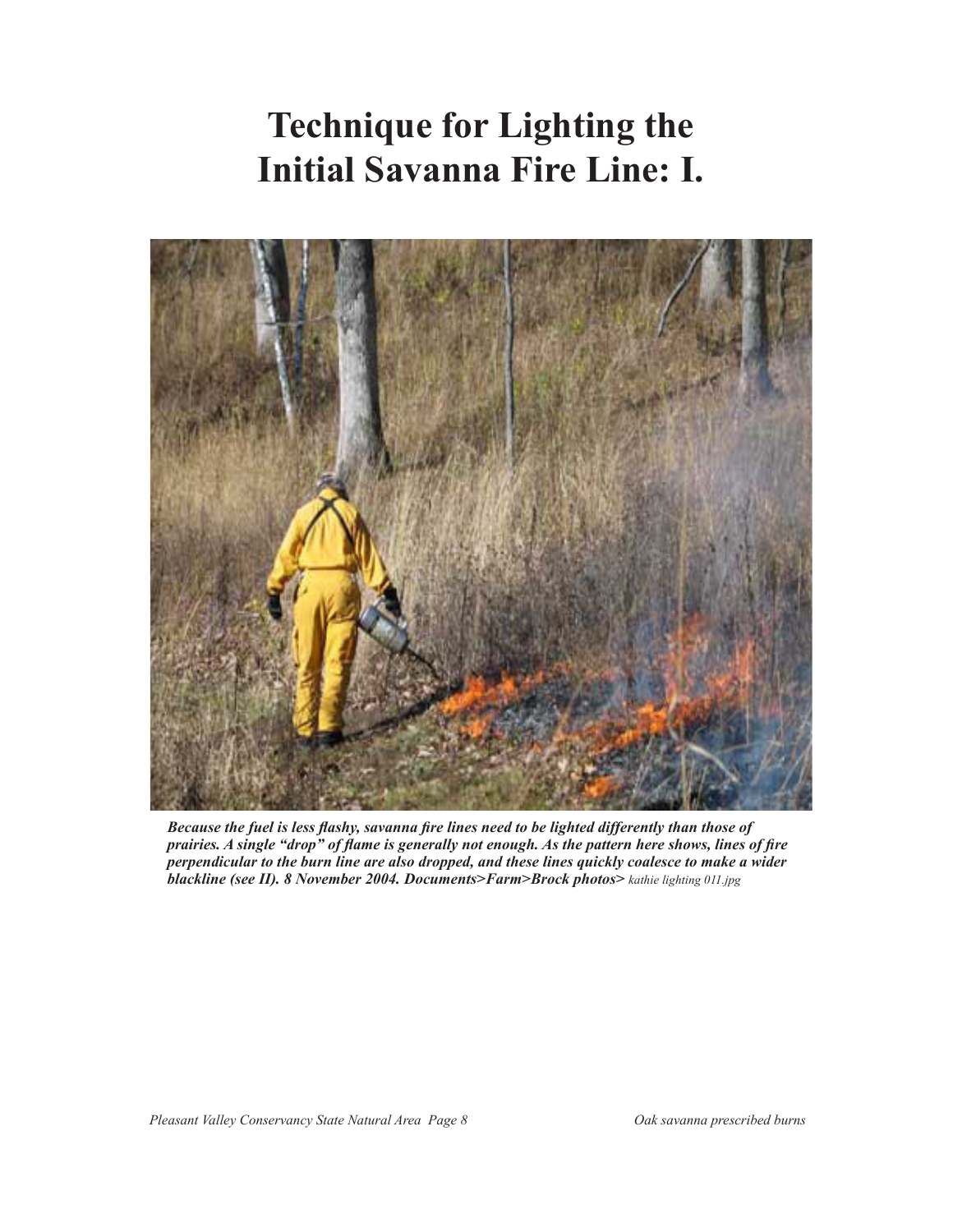# **Technique for Lighting the Initial Savanna Fire Line: II.**



*Continuation of the fire line started in I. The blackline is getting wider. Although not shown, several "waters" are standing nearby in case there is any "creep" of fire across the firebreak. Because the fire is moving uphill, its movement resembles that of a headfire, but because of the light winds, the fire line is moving slowly. 8 November 2004. Documents>Farm>Brock photos>kathie lighting 012.jpg*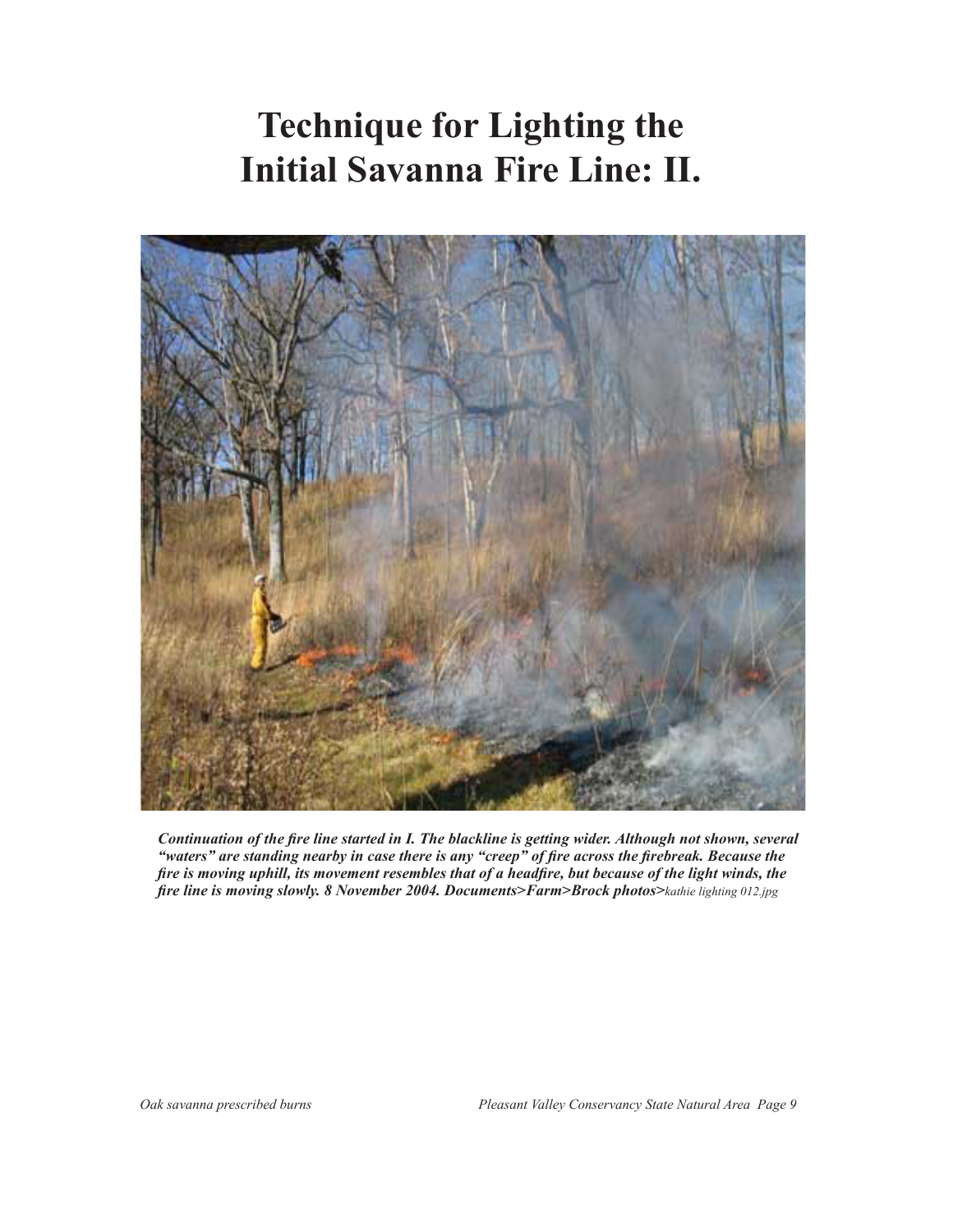#### **Continuation of the Fire Line: III.**



*Extending the burn through a zone of large, open-grown white oaks. Before this line was started, a wide blackline was created at a wide firebreak at the top of the hill. 5 April 2011. Documents>Farm>Canon SD1000 2011>IMG\_8296.jpg*